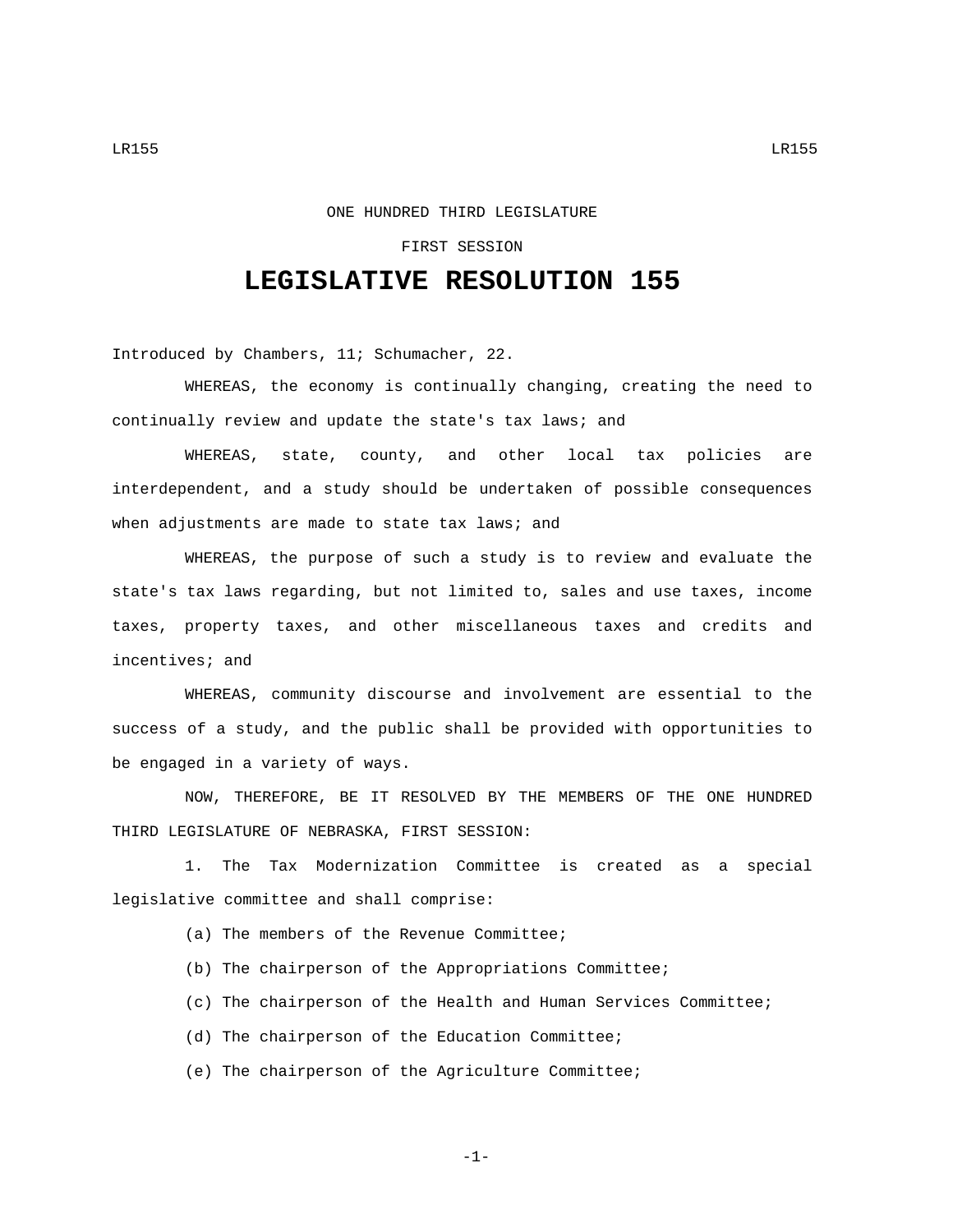(f) The chairperson of the Legislature's Planning Committee; and

(g) Two other members of the Legislature selected by the Executive Board of the Legislative Council.

2. The chairperson of the Revenue Committee shall serve as the chairperson of the Tax Modernization Committee, which shall meet as often as is deemed necessary in order to accomplish the objectives enumerated in this resolution. At least one meeting shall be held concurrently with a meeting of the Legislative Council convened by the chairperson of the Executive Board.

3. The Tax Modernization Committee shall consider, but not be limited to, the following elements:

(a) Fairness. In order to formulate an equitable system of taxation, the committee shall review and analyze the tax burden created by sales and use taxes, income taxes, property taxes, and other miscellaneous taxes imposed on families, businesses, and sectors of industry within the state;

(b) Competitiveness. Any modification of the tax system should be designed to ensure that such modification in no way impedes or restricts the state's ability to attract well-paying jobs and investment while keeping and protecting existing jobs and businesses. The committee also shall review and analyze how the state compares to other states with reference to taxes imposed on businesses and identify ways to enhance business competitiveness;

(c) Simplicity and compliance. The tax system should be easy to understand and comply with. The committee shall formulate recommendations

LR155 LR155

-2-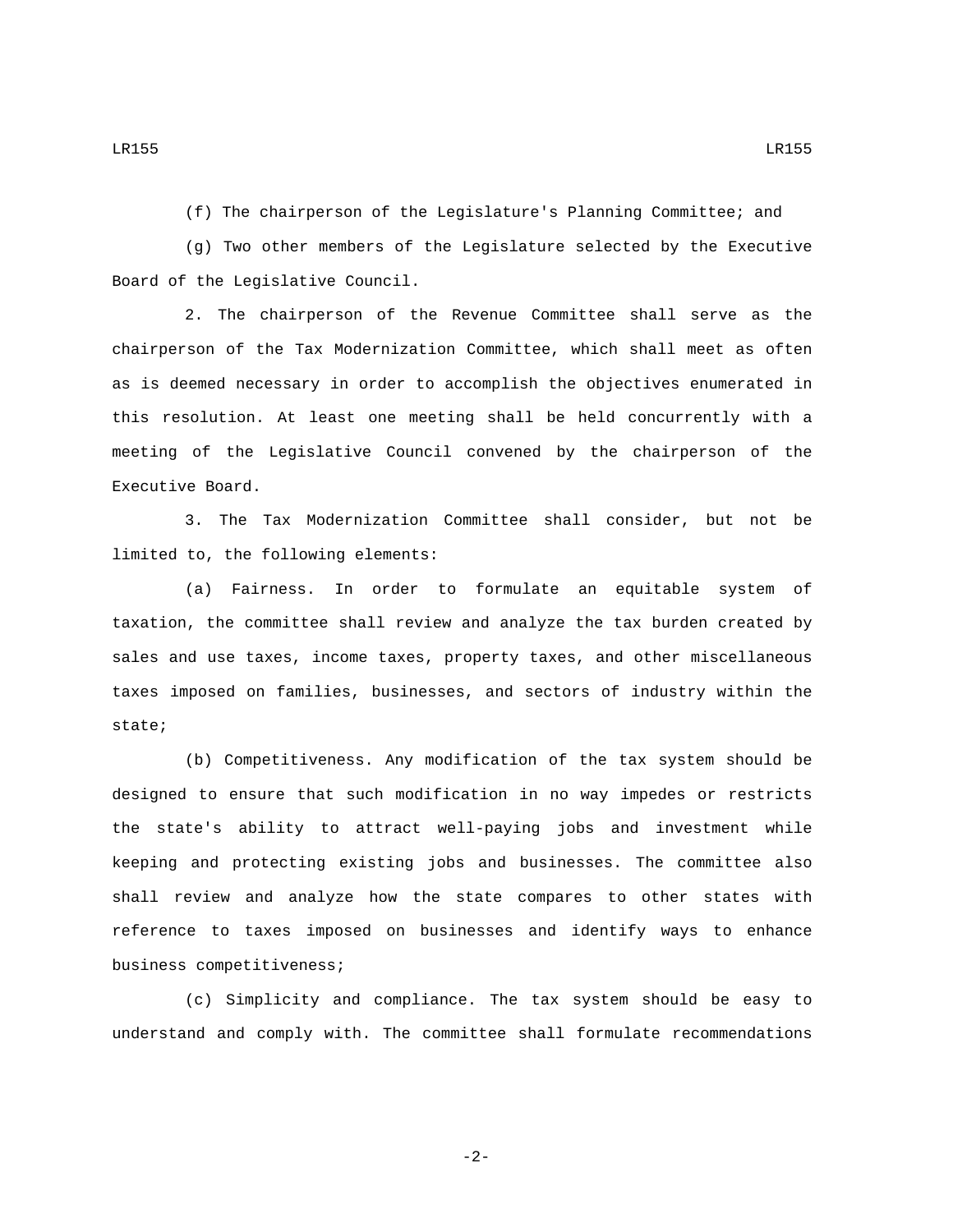designed to ensure ease of compliance for individuals and businesses and efficient administration by the state;

(d) Stability. A stable tax system generates revenue that is relatively dependable and not prone to unpredictable fluctuations. The committee shall ensure that any recommended changes will maintain or improve stability;

(e) Adequacy. The tax modernization process should create a tax system that generates adequate revenue to fund essential state services and obligations. The tax structure should ensure that revenue will meet spending needs; and

(f) Complementary tax systems. Updating of the tax system should address the interrelationships among tax systems within the state revenue system as a whole.

4. The Tax Modernization Committee shall examine previous studies, including but not limited to, the Tax Policy Reform Commission from 2005 to 2007 and the comprehensive tax study conducted by Syracuse University from 1986 to 1988 and ascertain findings and recommendations contained in the studies that can be of assistance to the committee in carrying out its charge under this resolution.

5. The Tax Modernization Committee may require any state agency or political subdivision to provide information relevant to the committee's work, and the state agency or political subdivision shall provide the information requested within thirty days after the request. The committee may hold public hearings and, pursuant to section 50-406 and the rules of the Legislature, may exercise its authority to administer oaths, issue

LR155 LR155